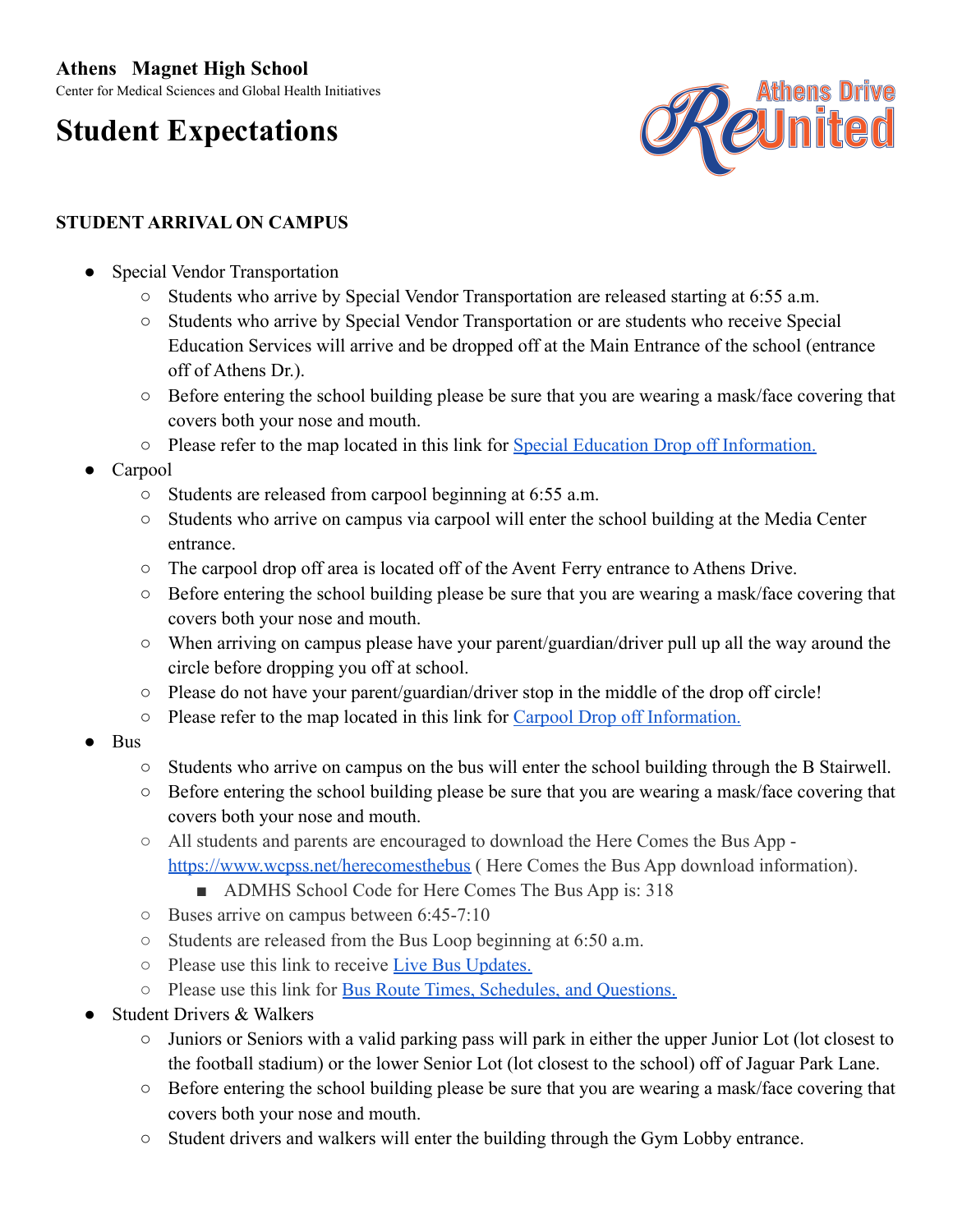## **BREAKFAST**

- Students will have an opportunity to eat breakfast before their first period class in the cafeteria.
- When students are done eating breakfast they should throw away their trash and clean their areas before going to their first period class.
- Students may remove their mask while eating but must put their mask back on once they are done.

#### **INSTRUCTION**

- Students will show up to class on time, prepared, and ready to learn.
- Students will be engaged during instruction and actively participate.
- Students will communicate and collaborate with their peers at appropriate times.
- Students will ask questions when they do not understand something.
- Students will be apart of a positive learning environment in each of their classes where both student and teacher feedback is valued.
- Students will show appropriate use of technology while in class and show respect to their teachers by following all direction and prompts.
- Students will wear their masks that will remain over their nose and mouth for the entirety of class.
- Students will take ownership of their learning by regularly checking Powerschool and Google Classroom/Canvas for missing assignments and complete missing work in a timely manner.

#### **TRANSITIONS**

- Students will be dismissed from class by the bell.
- Students will go to their next class by staying on the right side of the hallway and respecting the personal space of other students.
- If a student needs to use the water fountain during transitions they will have to use a bottle brought from home or get a cup from the attendance office.

## **LUNCH**

- Freshman, Sophomores, and upperclassmen who do not have an off campus lunch pass can eat lunch in the Cafeteria, Gym Lobby, or Courtyard.
- Once students have their lunch they must remain seated unless they are throwing their trash away or going to the bathroom.
	- After a student throws away their trash or goes to the bathroom they will immediately return to their seat.
- Students will not be allowed to roam between areas. Once you choose a place to sit, that is where you will be for the entire lunch period.
- Students will respect the school by cleaning up after themselves and ensuring that all trash is picked up and thrown away before transitioning to their next class.
- Juniors and Seniors who have a valid off-campus lunch pass will have five minutes to leave the building from their previous class. If they are not out of the building after the five minute bell they will not be permitted for off campus lunch for that day.